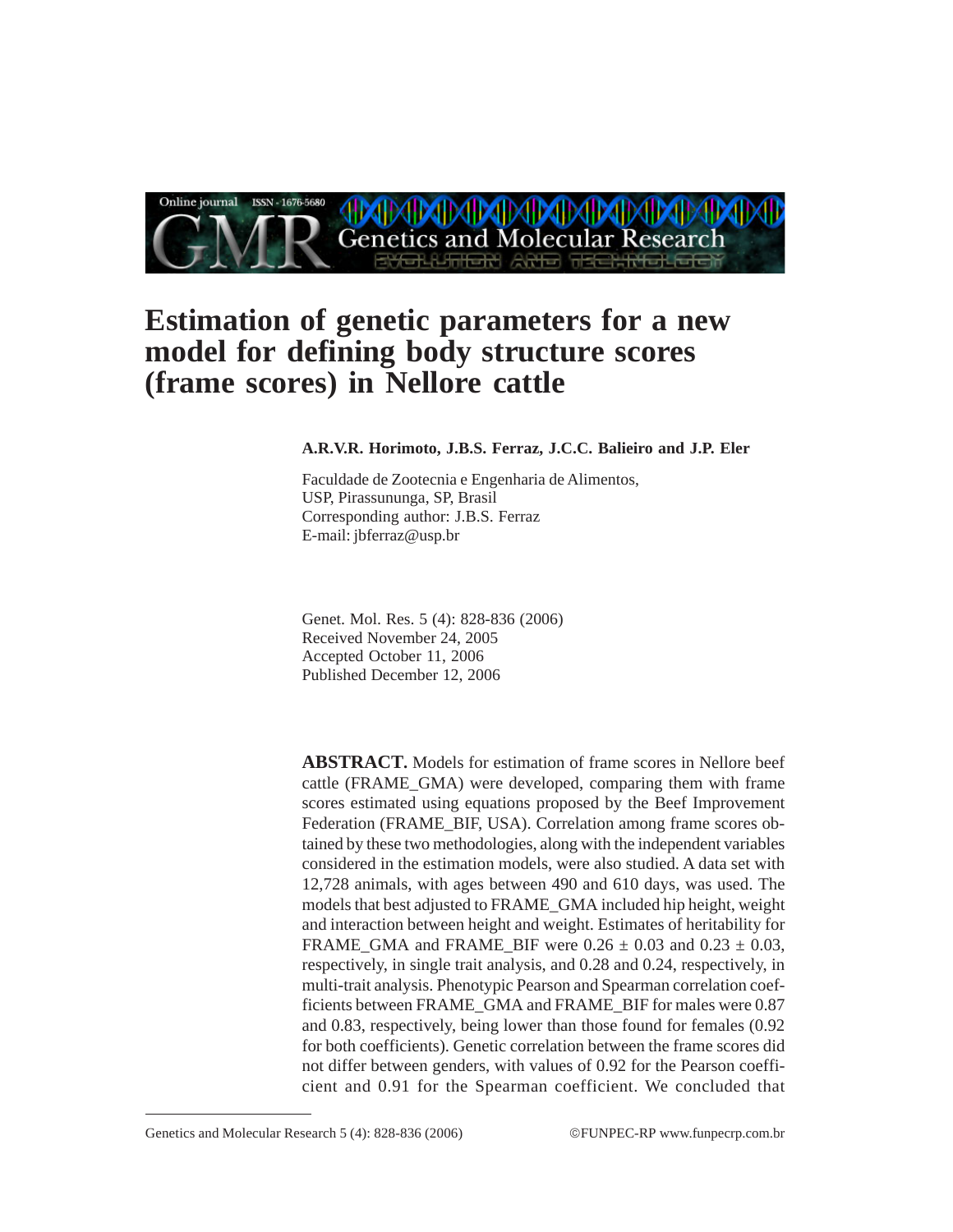FRAME\_GMA was better adapted to this data set than FRAME\_BIF. Other studies need to be made to evaluate the applicability of this proposed model to other populations of Nellore beef cattle and for other age groups.

**Key words:** Genetic parameters, Frame scores, Body structure, Nellore, Genetic improvement

# **INTRODUCTION**

The correlations reported among various features of body structure, such as hip height, and the reproductive and growth performance of beef cattle, have promoted the inclusion of measurements associated with size, mass and dimension of the animals in genetic improvement programs for more accurate investigation of genetic and environmental effects on adult body structure (Vargas et al., 1999; Mercadante et al., 2003).

To facilitate interpretation and applicability, hip height measures are frequently converted into body structure scores or frame scores. The frame score is a linear measurement that indicates the composition of the animal's frame; animals that present the same frame scores, slaughtered at the same weight, should have the same carcass type (Beef Improvement Federation, 2002). As it gives a numeric and objective description of the body structure, the frame score reflects the animal's growth pattern, projecting the adult size.

The knowledge about correlations between frame score and growth rate, or composition of the weight gain is important for beef cattle management, allowing analysis of related performance data. It helps to predict the animal's nutritional needs and its frame composition. Animals with low frame scores reach physiological maturity more precociously; they have lower weights and a higher percentage of fat in the frame (including marbled fat), when compared to large-frame animals (McKiernan, 2005).

Theoretically, an animal maintains its frame throughout its life. Changes in frame scores may be influenced by environmental factors or by inconsistent handling practices, which alter the animal's growth rate, promoting differentiated growth (Dhuyvetter, 1995). Although subject to environmental interference, the stability of frame scores is an advantage in comparison with the use of other variables that are indicative of size, such as adult weight, or age-dependent height, and one can evaluate the frame score once, at an early age.

In Brazil, frame scores have been calculated subjectively, through visual evaluations or using the equations provided by the American Beef Improvement Federation (2002), that include the independent variables hip height and age at measurement, as in Mercadante et al. (2004). However, these equations may not be appropriate for Brazilian cattle, considering that they have been developed based on records of animals that have been raised under adverse conditions, which is a common situation in the Brazilian tropical beef cattle industry. The development of a mathematical model for estimating the frame scores in beef cattle, taking into consideration typical Brazilian management practices and production systems, is essential to consolidate this feature as a tool for breeders in their selection decisions (Horimoto, 2005).

Genetics and Molecular Research 5 (4): 828-836 (2006) www.funpecrp.com.br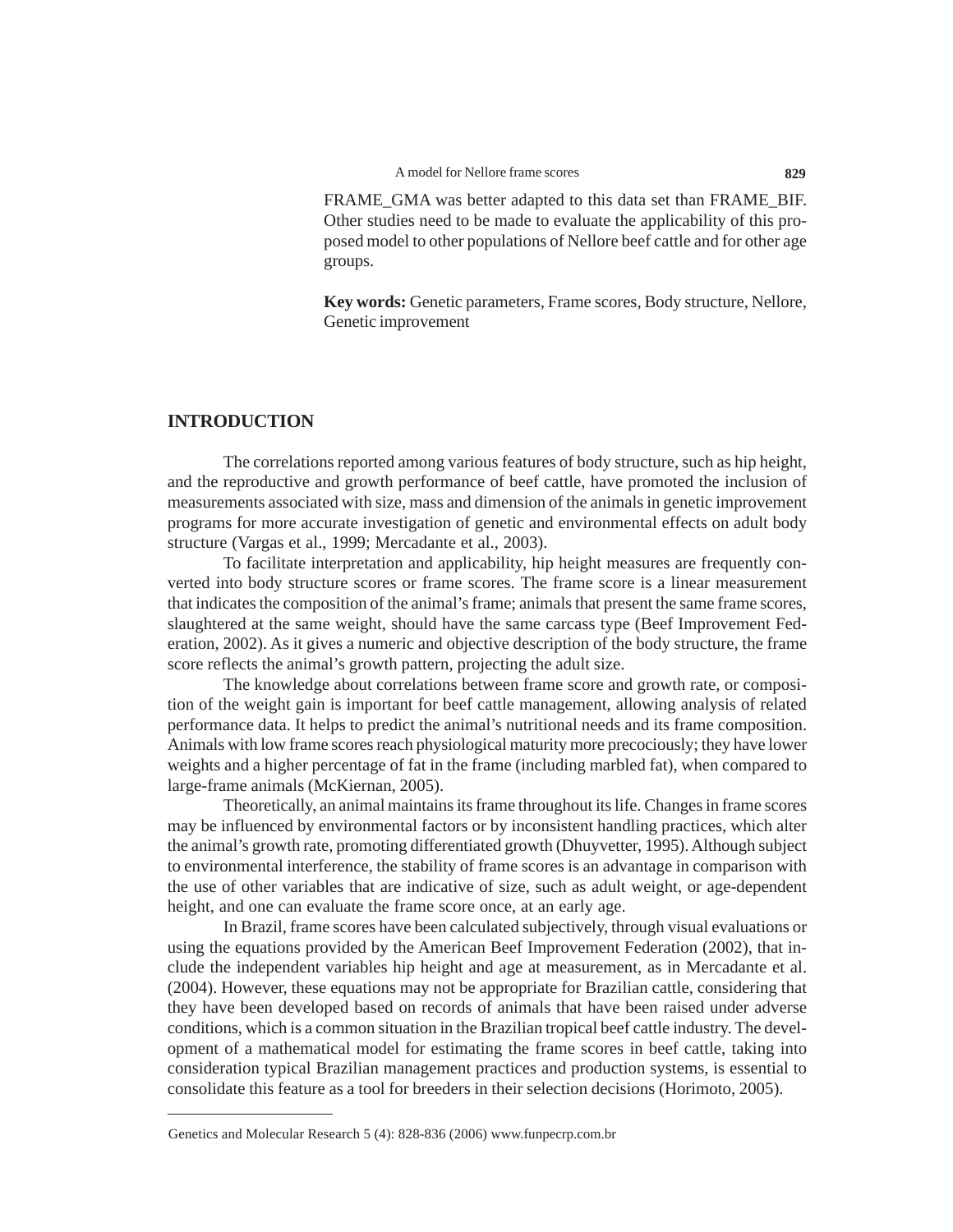The objectives of the present study were: i) to develop mathematical models for estimating frame scores in Nellore beef cattle, raised in Brazil; ii) to make comparisons between these frame scores and the score proposed by the American Beef Improvement Federation (2002); iii) to estimate (co)variance components and the genetic parameters for the frame scores obtained through both methods and yearling hip height (H18), yearling weight (W18) and the weaning weight (WW), using the mixed model methodology, and iv) to determine the coefficients of phenotypic and genetic correlation between frame scores and each of the variables of the models for estimating frame scores.

# **MATERIAL AND METHODS**

Data were obtained on WW, yearling weight, measured at 18 months of age (W18) and hip height, also measured at 18 months of age (H18) of 12,728 Nellore calves, from two farms owned by Agro-Pecuária CFM Ltda., located in the Mid-Northwestern area of the State of São Paulo. The animals, 6,597 males and 6,131 females, were born from 1995 to 2000. The additive relationship matrix considered 30,081 animals and up to seven discrete generations.

Although the features of this study may be considered as yearling features, the measurements were taken in intervals from 490 to 610 days, using the management calendar of the farm's breeding program. Outlier data were eliminated from the data set, based on the Central Limit Theorem. For the composition of the contemporary groups, the non-genetic factors considered were: farm, birth year, sex, and handling group. Statistical analysis was made with the PROC GLM procedure of the Statistical Analysis System®, version 8.02 (SAS, 2000). The contemporary groups that could negatively interfere in the quality of the analysis were eliminated from the data base, considering the criteria: groups of less than four animals, groups formed by animals generated by a single bull and without any variability (standard deviation zero).

The animals were grouped by gender into four weight ranks (W18) and 3 hip height ranks (H18), totaling 12 weight-hip height ranks, each one being related to an empirical frame score, denominated FRAME\_AT (Table 1). The attribution of the frame scores was performed in a way that they rose to a common rank of H18, observing the W18 rank. This was done in this way due to the strong relationship between the frame criterion and animal height, as it is expected that larger frame animals should also be taller.

| $(H18)$ .       | Table 1. Empirical frame scores attribution (FRAME_AT) as a function of weight rank (W18) and hip height rank |             |              |           |
|-----------------|---------------------------------------------------------------------------------------------------------------|-------------|--------------|-----------|
|                 |                                                                                                               |             | H18          |           |
|                 |                                                                                                               | $122 - 132$ | 132 - 142    | 142 - 153 |
| W <sub>18</sub> | 194 - 248                                                                                                     |             |              |           |
|                 | $248 - 307$                                                                                                   |             | <sub>6</sub> | 10        |
|                 | $307 - 366$                                                                                                   |             |              |           |
|                 | $366 - 425$                                                                                                   | 4           |              | 12        |

H18 (cm) - yearling hip height; W18 (kg) - yearling weight measured at 18 months of age.

Genetics and Molecular Research 5 (4): 828-836 (2006) www.funpecrp.com.br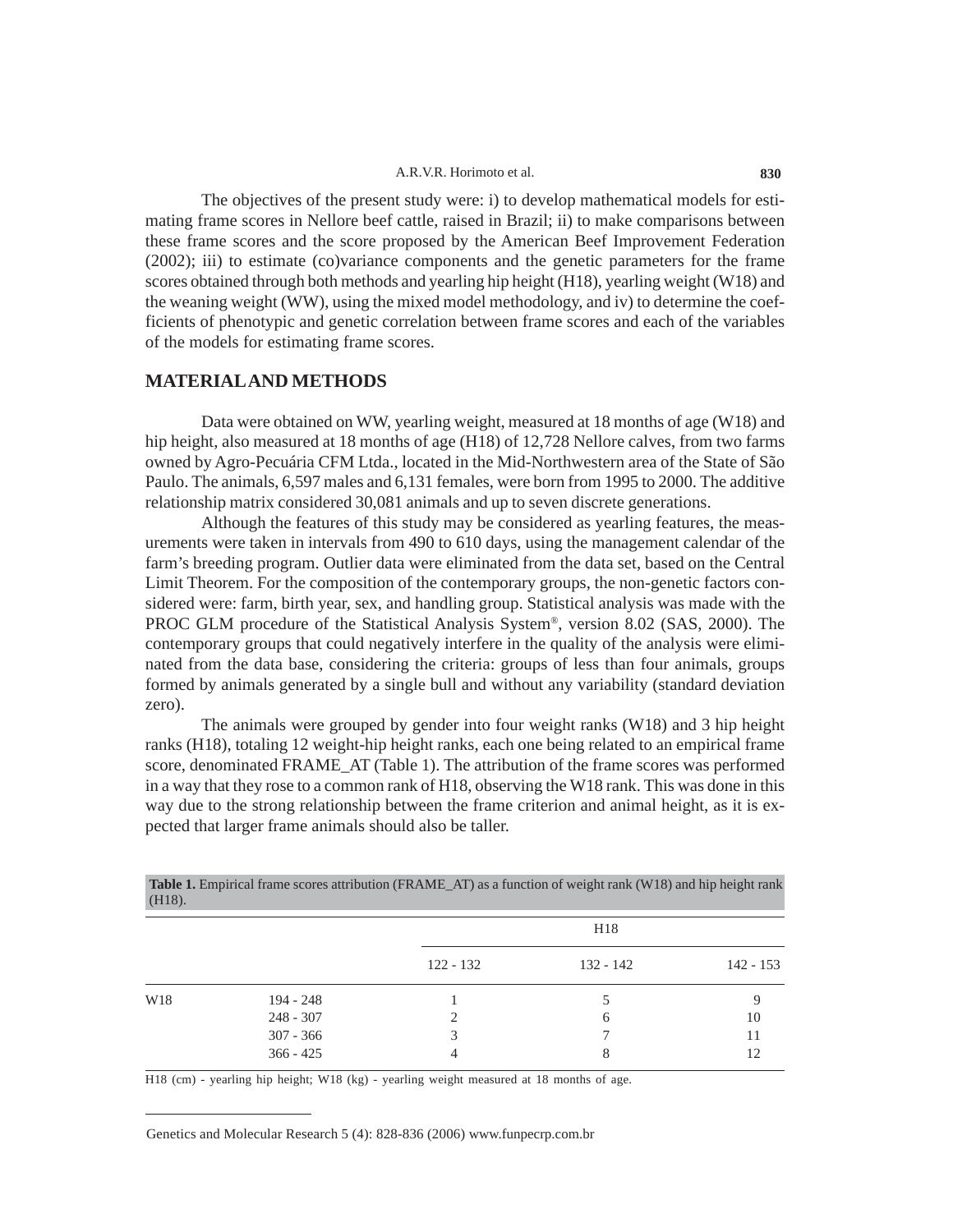Several models were tested for the dependent variable FRAME\_AT, including linear and quadratic effects of the independent variables H18, W18 and age when the hip height was measured (Age18) and the product among them, according to the PROG REG procedure of the Statistical Analysis System®, version 8.02 (SAS, 2000), in order to obtain the best adjustment for the estimation of the frame scores. The choice of the model that best adjusted was determined by the analysis of the statistic variables  $\mathbb{R}^2$  (coefficient of determination), C(p), defined by MacNeil (1983) and residual mean squares (RMS).

The models defined by regression from the FRAME\_AT scores were applied to the data set, for estimation of frame scores (FRAME\_GMA), which was based on the observations on the variables from the models. The application of the equations recommended by the Beef Improvement Federation (2002), using the same data set, originated the FRAME\_BIF scores.

Rounded integer values of FRAME\_GMA and FRAME\_BIF were used for estimation of the genetic parameters. Phenotypic Pearson and Spearman correlation coefficients for whole and decimal values were estimated. Single trait analysis was used for FRAME\_GMA, FRAME\_BIF, H18, W18, and WW; multi-trait analysis was done between each frame score and the variables W18 and WW, using restricted maximum likelihood procedures on animal models, available from the Multiple Trait Derivative Free Restricted Maximum Likelihood program (MTDFREML, Boldman et al., 1995).

The models of analysis considered the fixed effects of contemporary groups and age of dam classes. The genetic effects included a vector of random effects from the models, including direct addictive genetic effects for the FRAME\_BIF, FRAME\_GMA, H18, and W18 features, and maternal additive genetic effects and permanent environmental effects for WW. Covariables for the genetic analysis of ages at the measurement dates included: age at weaning, age at hip height measurement and age at weight at 18 months.

The initial values of the variance components used for the genetic single trait analysis were estimated through the PROC VARCOMP procedure from the Statistical Analysis System®, version 8.02 (SAS, 2000). The estimates of co-variance obtained from the single trait analysis were used as initial values for the multi-trait analysis.

To determine the reliability and the appropriateness of the proposed models for the estimation of FRAME\_GMA, correlation Pearson and Spearman coefficients were calculated between the phenotypic and genetic values obtained for FRAME\_GMA and for FRAME\_ BIF and for each of the frame scores and their respective independent variables considered in both functions (SAS, 2000).

#### **RESULTS AND DISCUSSION**

The descriptive statistics for WW, H18, Age18, and W18 are shown in Tables 2 and 3 for males and females, respectively.

Using the criteria adopted for empirical attribution of the frame scores, FRAME\_AT scores were estimated for each of the 12,728 animals. Males and females gave mean FRAME\_ AT scores of  $7.1 \pm 2.1$  and  $5.3 \pm 2.4$ , respectively. There was a high frequency, over 60%, of scores 6 and 7 in both sex groups. In the male group, 21% of the scores were 11 and 12, and in the female group, there was 21% score 2.

The models that best adjusted for determining frame scores, based on the parameters  $R^2$ , C(p) and RMS, are presented in Table 4. The determination coefficient ( $R^2$ ) obtained was

Genetics and Molecular Research 5 (4): 828-836 (2006) www.funpecrp.com.br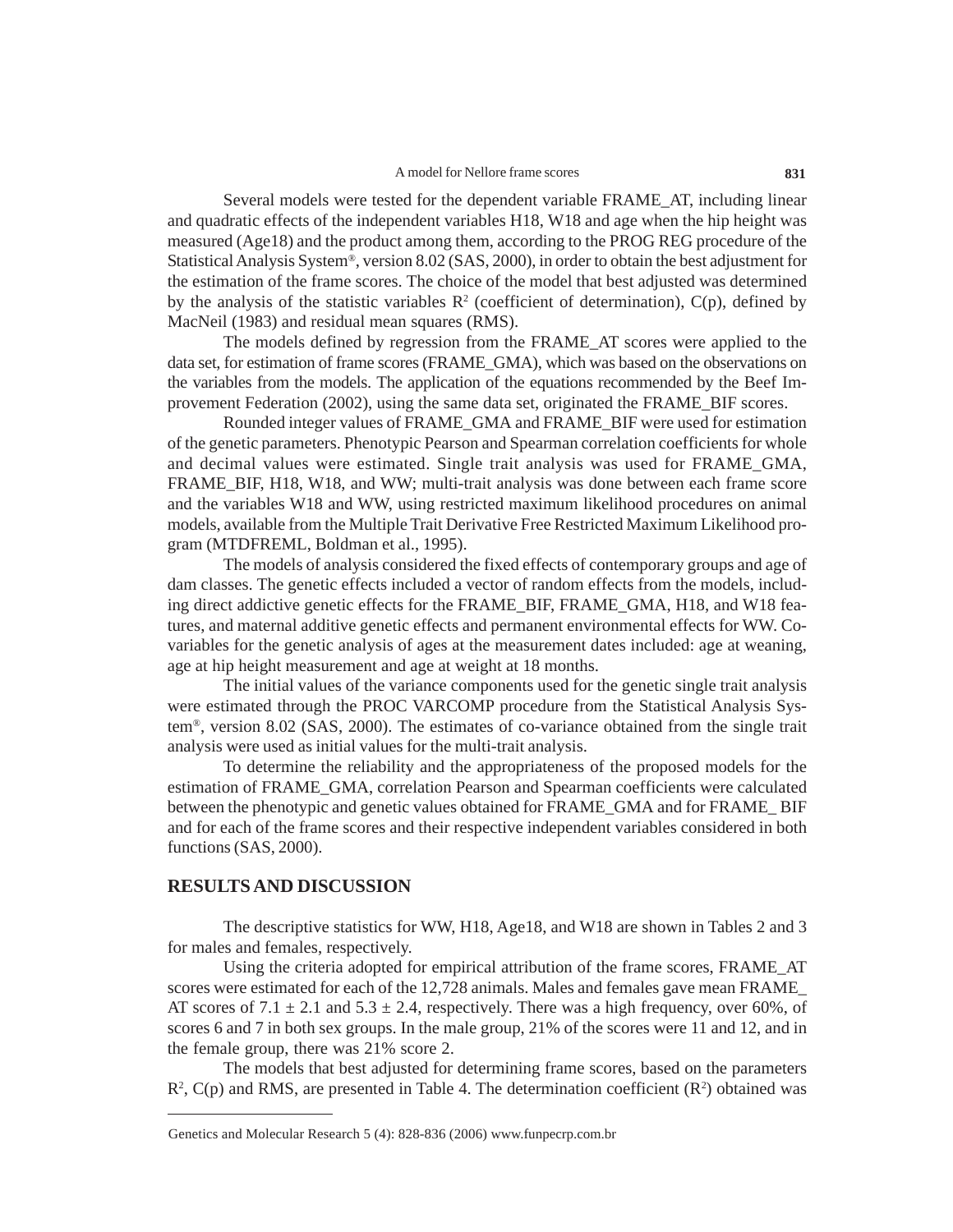| <b>Table 2.</b> Descriptive statistics for weaning weight (WW), hip height (H18), age at the measurement of hip height |  |
|------------------------------------------------------------------------------------------------------------------------|--|
| $(Age18)$ , and weight at 18 months (W18) for Nellore males.                                                           |  |

| Trait           | N    | u     | SD   | CV    | <b>MIN</b> | <b>MAX</b> |
|-----------------|------|-------|------|-------|------------|------------|
| $WW$ (kg)       | 6357 | 200.1 | 25.7 | 12.9% | 117.0      | 270.0      |
| $H18$ (cm)      | 6586 | 138.7 | 4.6  | 3.3%  | 123.0      | 152.0      |
| Age $18$ (days) | 6586 | 531.9 | 29.5 | 5.5%  | 490.0      | 610.0      |
| $W18$ (kg)      | 6242 | 319.6 | 38.8 | 12.1% | 200.0      | 424.0      |

N = number of observations;  $\mu$  = mean; SD = standard deviation; CV = coefficient of variation (%); MIN = minimum value;  $MAX = maximum value.$ 

**Table 3.** Descriptive statistics for weaning weight (WW), hip height (H18), age at the measurement of hip height (Age18), and weight at 18 months (W18) for Nellore females.

| Trait                        | N            | u              | <b>SD</b>    | CV             | <b>MIN</b>     | MAX            |
|------------------------------|--------------|----------------|--------------|----------------|----------------|----------------|
| WW (kg)                      | 6099         | 134.8          | 4.2          | 3.1%           | 122.0          | 148.0          |
| $H18$ (cm)                   | 6099         | 534.3          | 28.8         | 5.4%           | 490.0          | 610.0          |
| Age $18$ (day)<br>$W18$ (kg) | 5837<br>5908 | 292.5<br>187.1 | 31.6<br>21.7 | 10.8%<br>11.6% | 194.0<br>117.0 | 407.0<br>267.0 |

N = number of observations;  $\mu$  = mean; SD = standard deviation; CV = coefficient of variation (%); MIN = minimum value;  $MAX = maximum value.$ 

| <b>Table 4.</b> Prediction equations adjusted for FRAME_GMA scores, by gender. |                                                                                                                                                                      |  |  |  |  |
|--------------------------------------------------------------------------------|----------------------------------------------------------------------------------------------------------------------------------------------------------------------|--|--|--|--|
| <b>Sex</b>                                                                     | Proposed equations                                                                                                                                                   |  |  |  |  |
| Male                                                                           | $\hat{Y}_{FRAME AT}$ = -7.01993 + 0.06294 $\cdot$ X <sub>1</sub> - 0.14870 $\cdot$ X <sub>2</sub> + 0.00119 $\cdot$ X <sub>1</sub> $\cdot$ X <sub>2</sub>            |  |  |  |  |
| Female                                                                         | $\hat{Y}_{\text{FRAME AT}}$ = -93.47611 + 0.69992 $\cdot$ X <sub>1</sub> + 0.14078 $\cdot$ X <sub>2</sub> - 0.00093037 $\cdot$ X <sub>1</sub> $\cdot$ X <sub>2</sub> |  |  |  |  |

 $X_1 = H18$  (cm) - yearling hip height;  $X_2 = W18$  (kg) - yearling weight.

0.82 for the males and 0.76 for the females, indicating a significative adherence of these models to the data set.

Although the variable Age18 had a significant effect, based on the statistical analysis  $C(p)$  and RMS, the effect on the R<sup>2</sup> statistic, around 1% for males and 0.3% for females does not justify its inclusion in the estimation of the frame scores.

The application of the models shown in Table 4 to the data set, generated 12,635 FRAME\_GMA scores. Based on those estimates, 1.92% went outside the defined rank from 1 to 12 for the variation of frame scores, equalizing values <1, observed for males and females, and >12 for males. These figures were added to the rank of the defined scores, with the scores <1, except for zero being indicated as 1, and the scores >12, were designated as 12. This procedure was based on the high coefficients of phenotypic Pearson and Spearman coefficients obtained between the FRAME\_GMA scores before and after the calculations, ordered as 0.99 for both gender groups. The descriptive statistics for the FRAME\_GMA scores by sex are presented in Table 5.

Genetics and Molecular Research 5 (4): 828-836 (2006) www.funpecrp.com.br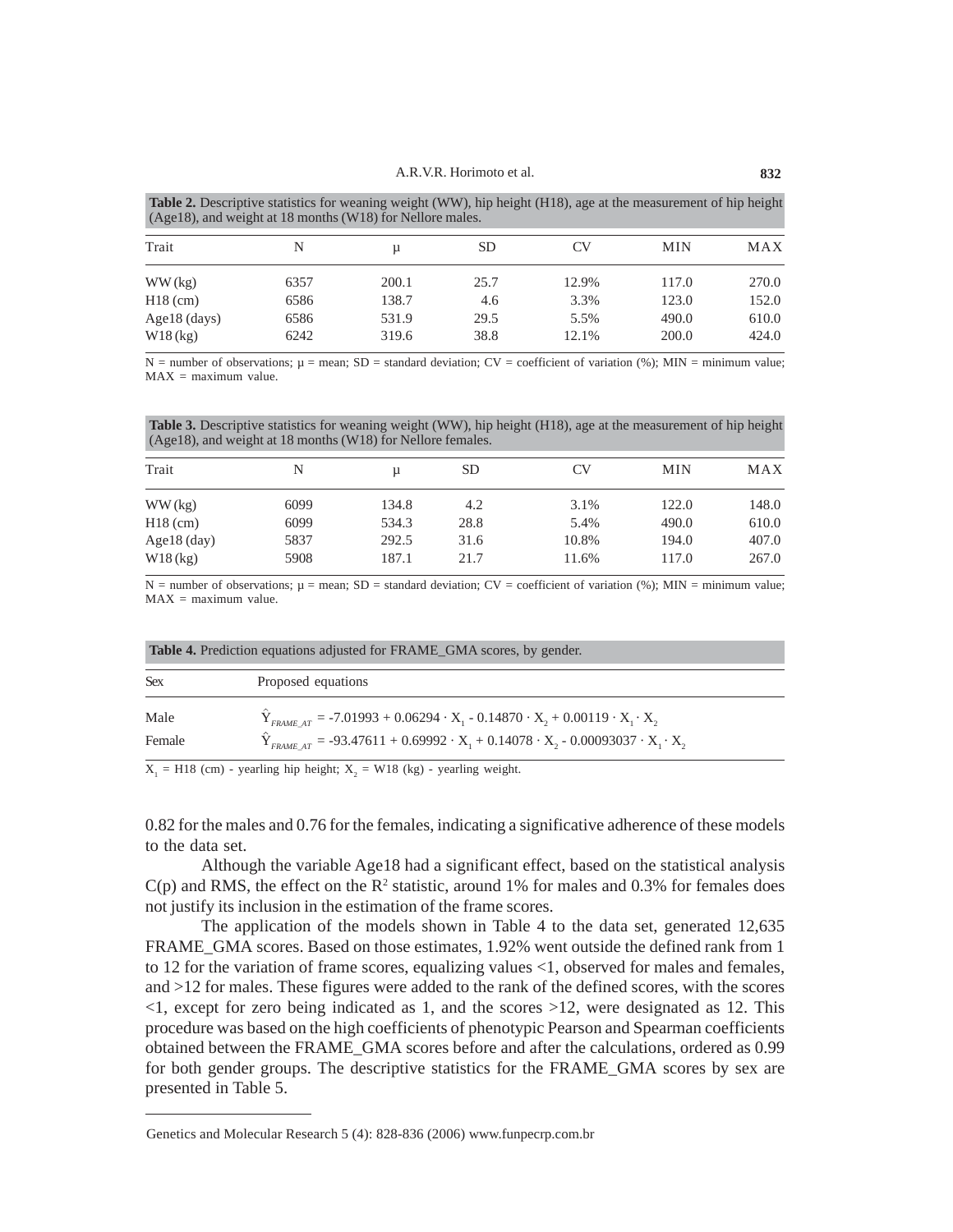#### A model for Nellore frame scores **833**

| <b>Table 5.</b> Descriptive statistics for FRAME GMA and FRAME DIF scores by sex. |                |              |            |            |                |            |          |  |  |
|-----------------------------------------------------------------------------------|----------------|--------------|------------|------------|----------------|------------|----------|--|--|
|                                                                                   | <b>Sex</b>     | N            | u          | <b>SD</b>  | CV             | <b>MIN</b> | MAX      |  |  |
| <b>FRAME GMA</b>                                                                  | Male<br>Female | 6541<br>6094 | 7.0<br>5.4 | 2.4<br>2.1 | 34.5%<br>39.5% |            | 12<br>11 |  |  |
| <b>FRAME BIF</b>                                                                  | Male<br>Female | 6276<br>5808 | 6.3<br>6.9 | 0.9<br>0.9 | 14.7%<br>12.2% | 3<br>4     | 10       |  |  |

**Table 5.** Descriptive statistics for FRAME\_GMA and FRAME\_BIF.

 $N =$  number of observations;  $\mu =$  mean;  $SD =$  standard deviation;  $CV =$  coefficient of variation (%); MIN = minimum value;  $MAX = maximum value$ .

Using the equations recommended by the Beef Improvement Federation (2002), 12,084 FRAME\_BIF scores were estimated. The descriptive statistics, by sex, for the FRAME\_BIF scores are given in Table 5. Mercadante et al. (2004) reported a lower range for Nellore cattle, of  $6.03 \pm 0.99$  for FRAME\_BIF scores for females between 16 and 21 months. The low variability, observed in our study, of the FRAME\_BIF scores, based on the variation coefficients for males and females, and the high percentage of scores 6 and 7 was similar to the variation observed by Mercadante et al. (2004).

The coefficients of variation observed by gender for FRAME\_BIF scores were lower than those observed for FRAME\_GMA. The coefficient of variation for W18 was about 72% higher than for H18 and approximately 50% higher than the coefficient for Age18 for both genders (Tables 2 and 3). In the models for estimation of the FRAME\_GMA scores, W18 influenced the coefficients of variation of the frame scores, through its greater variability; this did not happen with the FRAME\_BIF scores, as these variables had low variability.

The estimates of the FRAME\_GMA and FRAME\_BIF scores were approximated to whole values, considering the difficulty of interpretation of the decimal values for frame, especially under field conditions. This decision was based on the high phenotypic Pearson and Spearman correlation coefficients from 0.93 to 0.99 for males and females, for the frame scores.

The estimates of co-variance components and heritability in single-trait analysis are shown in Table 6. In multi-trait analysis, with WW being considered the "anchor trait", heritability estimates for additive genetic direct effects for FRAME\_GMA and FRAME\_BIF were 0.28 and 0.24, respectively. The estimated heritabilities for frame scores in multi-trait analysis with W<sub>18</sub> presented the same values as were determined with single-trait analysis. The heritability for FRAME\_BIF obtained with both single- and multi-trait analysis was lower than the values reported by Mercadante et al. (2004), who examined a data set of 3,948 animals and found 0.48  $\pm$  0.04 and 0.60, respectively.

The co-variance estimates between WW and FRAME\_GMA ( $\sigma_{\text{at}2} = 4.63$ ) and with FRAME\_BIF ( $\sigma_{\text{abs}} = 1.63$ ), obtained with multi-trait analysis, showed that selection for weaning weight should positively affect frame scores. Positive correlations between WW and height (Scarpati et al., 1996) proved that selection for weight at early ages increases beef cattle frame traits.

Phenotypic Pearson and Spearman correlation coefficients between the FRAME\_GMA and the FRAME\_BIF for males were 0.87 and 0.83, respectively, being lower than those found for females (0.92 for both coefficients). The genetic correlation between the frame scores did not differ between genders, with values of 0.92 for the Pearson coefficient and 0.91 for the

Genetics and Molecular Research 5 (4): 828-836 (2006) www.funpecrp.com.br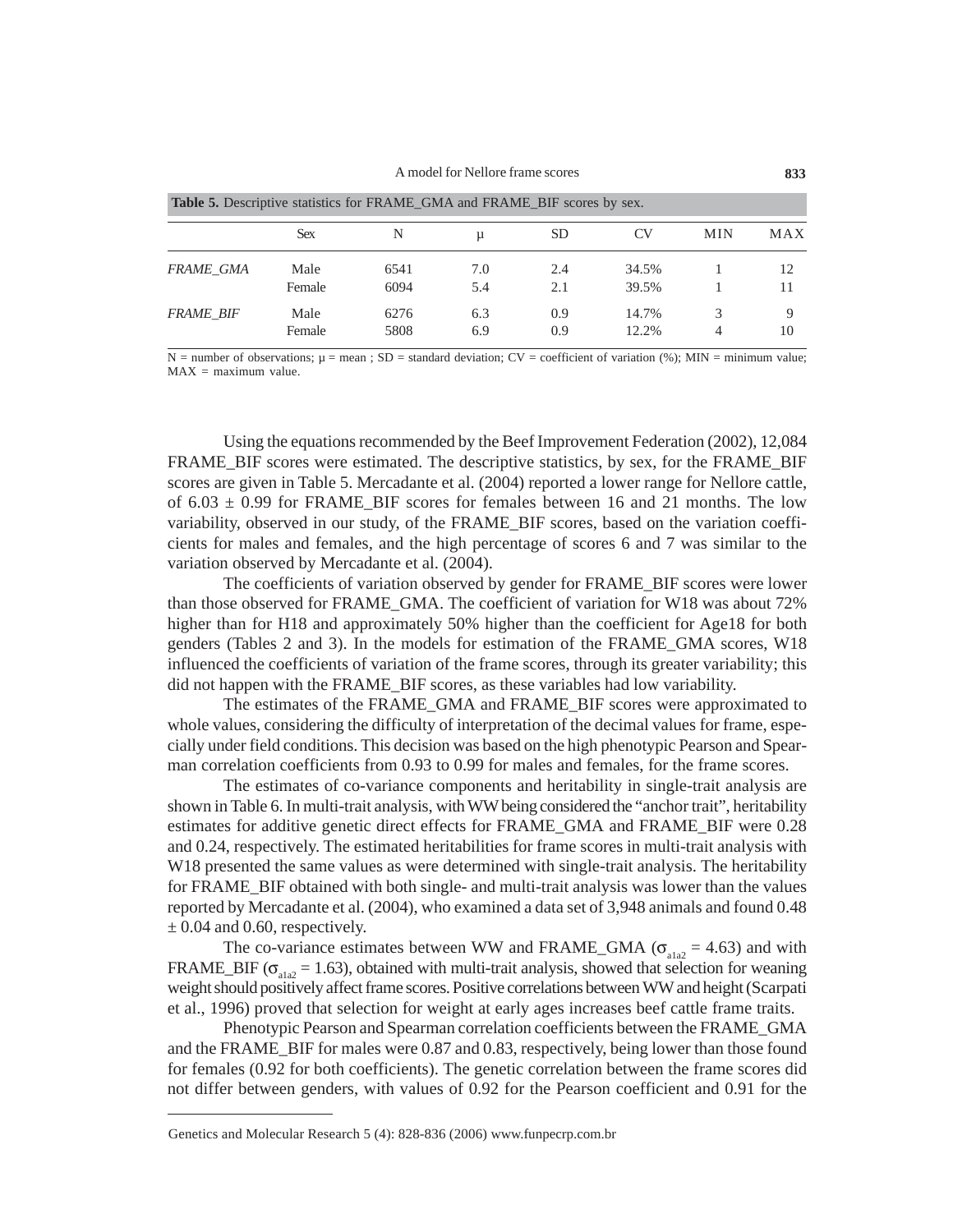**Table 6.** Estimate of (co)variance components and genetic parameters for single-trait analysis of FRAME\_GMA scores, FRAME\_BIF scores, hip height at 18 months (H18), weight at 18 months (W18), and weaning weight (WW), obtained by the restricted maximum likelihood method in Nellore cattle.

| Analysis         | $\sigma^2$ | $\sigma^2$               | $\sigma_{\rm am}$        | $\sigma$                 |        | $\sigma_{\rm p}^2$ | h <sup>2</sup>  |
|------------------|------------|--------------------------|--------------------------|--------------------------|--------|--------------------|-----------------|
| <b>WW</b>        | 63.80      | 3.70                     | 6.39                     | 38.79                    | 118.17 | 230.85             | $0.28 \pm 0.04$ |
| <b>FRAME GMA</b> | 0.63       | $\qquad \qquad -$        | $\overline{\phantom{0}}$ | $\overline{\phantom{0}}$ | 1.78   | 2.40               | $0.26 \pm 0.03$ |
| <b>FRAME BIF</b> | 0.10       | -                        | $\overline{\phantom{0}}$ | -                        | 0.35   | 0.45               | $0.23 + 0.03$   |
| H18              | 2.45       | $\overline{\phantom{0}}$ | $\overline{\phantom{0}}$ | $\overline{\phantom{0}}$ | 7.25   | 9.71               | $0.25 + 0.03$   |
| W <sub>18</sub>  | 161.40     | -                        | $\overline{\phantom{0}}$ | $\overline{\phantom{0}}$ | 319.91 | 481.31             | $0.34 \pm 0.03$ |
|                  |            |                          |                          |                          |        |                    |                 |

 $\sigma_{\rm a}^2$  = additive direct genetic variance;  $\sigma_{\rm m}^2$  = additive maternal genetic variance;  $\sigma_{\rm am}$  = co-variance between the additive direct and maternal genetic effects;  $\sigma_c^2$  = variance due to permanent environmental effects;  $\sigma_c^2$  = environmental variance;  $\sigma_{\rm p}^2$  = phenotypic variance;  $h_a^2$  = heritability estimates for the additive direct genetic effects; - = effect not included in the model.

Spearman coefficient. The high genetic and phenotypic correlations between the frame scores show that the models for estimating FRAME\_GMA are well adjusted to the data set, being superior to FRAME\_BIF for estimating weight. Horimoto et al. (2004), using 33,567 records of a different Nellore data set, came to similar conclusions.

Tables 7 and 8, present Pearson and Spearman phenotypic and genetic correlations between frame scores and traits used in the models for estimating the scores, divided by gender.

|                 |      | Phenotypic correlation |      |                  |                          | Genetic correlation |      |                  |  |  |
|-----------------|------|------------------------|------|------------------|--------------------------|---------------------|------|------------------|--|--|
|                 |      | <b>FRAME GMA</b>       |      | <b>FRAME BIF</b> |                          | <b>FRAME GMA</b>    |      | <b>FRAME BIF</b> |  |  |
|                 | P    | S                      | P    | S                | P                        | S                   | P    | S                |  |  |
| Age18           | 0.34 | 0.34                   | 0.01 | 0.01             | $\overline{\phantom{a}}$ |                     |      |                  |  |  |
| W <sub>18</sub> | 0.78 | 0.80                   | 0.56 | 0.55             | 0.61                     | 0.59                | 0.43 | 0.41             |  |  |
| H18             | 0.97 | 0.95                   | 0.92 | 0.88             | 0.95                     | 0.94                | 0.94 | 0.93             |  |  |

**Table 7.** Genetic and phenotypic Pearson (P) and Spearman (S) correlation coefficients between the frame scores (FRAME\_GMA and FRAME\_BIF) and age at the measurement date of the hip height (age18), weight at 18 months  $(W18)$  and him height at 18 months

**Table 8.** Genetic and phenotypic Pearson (P) and Spearman (S) correlation coefficients between the frame scores (FRAME\_GMA and FRAME\_BIF) and age at the measurement date of hip height (age18), weight at 18 months (W18) and hip height at 18 months (H18) for females.

|                 |      | Phenotypic correlation |      |                  |                          | Genetic correlation |      |                  |  |
|-----------------|------|------------------------|------|------------------|--------------------------|---------------------|------|------------------|--|
|                 |      | <b>FRAME GMA</b>       |      | <b>FRAME BIF</b> |                          | <b>FRAME GMA</b>    |      | <b>FRAME BIF</b> |  |
|                 | P    | S                      | P    | S                | P                        | S                   | P    | S                |  |
| Age18           | 0.38 | 0.37                   | 0.22 | 0.21             | $\overline{\phantom{a}}$ | -                   |      |                  |  |
| W <sub>18</sub> | 0.73 | 0.73                   | 0.54 | 0.55             | 0.61                     | 0.59                | 0.44 | 0.42             |  |
| H18             | 0.97 | 0.97                   | 0.95 | 0.94             | 0.95                     | 0.95                | 0.94 | 0.92             |  |

Genetics and Molecular Research 5 (4): 828-836 (2006) www.funpecrp.com.br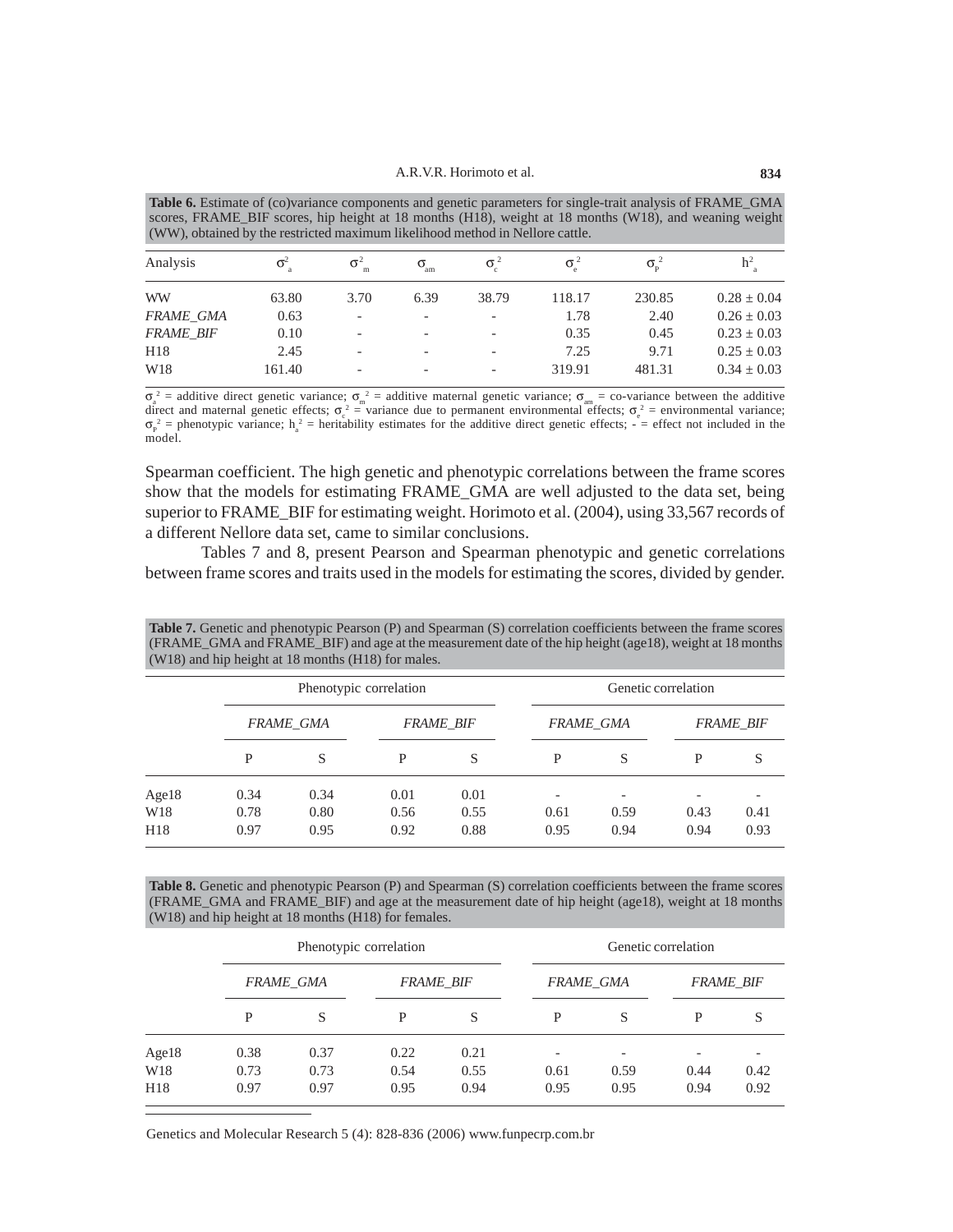The observed estimates of phenotypic correlation between FRAME\_GMA and the independent variables, Age18, W18 and H18, were always higher, for both genders, when compared to the phenotypic correlations between FRAME\_BIF and these same independent variables. Similar results were reported by Horimoto et al. (2004), in other study with the same breed. The estimates of genetic correlation were also higher between the FRAME\_GMA and the independent variables W18 and H18, for males and females, based on the estimates of genetic correlation between FRAME\_BIF and these same independent variables.

## **CONCLUSIONS**

Specific mathematical models that have been developed for estimating frame scores for Nelore cattle have been found to be better adjusted to that breed than the equations recommended by the American Beef Improvement Federation (2002). Our model for estimating frame scores and genetic parameters was developed for and tested on a Nelore cattle population. Further studies will be needed to determine the applicability of this model to other population samples and for other age groups.

# **ACKNOWLEDGMENTS**

The authors thank the Conselho Nacional de Desenvolvimento Científico e Tecnológico (CNPq), the Coordenadoria de Aperfeiçoamento de Pessoal de Ensino Superior (CAPES) and the Fundação de Amparo à Pesquisa do Estado de São Paulo (FAPESP) for financial support, and Agro-Pecuária CFM Ltda. for supplying data.

### **REFERENCES**

- American Beef Improvement Federation (2002). Uniform guidelines for beef improvement programs. ABIF, Athens.
- Boldman KG, Kriese LA, Van Vleck LD, Van Tassel CP, et al. (1995). A manual for use of MTDFREML: a set of programs to obtain estimates of variances and covariances. USDA-ARS, Lincoln.
- Dhuyvetter J (1995). Beef cattle frame scores. North Dakota State University. http://www.ext.nodak.edu/ extpubs/ansci/beef/as1091w.htm. Accessed November 4, 2004.
- Horimoto ARVR (2005). Estimativas de parâmetros genéticos para escores de estrutura corporal (frame) em bovinos de corte da raça Nellore. Master's thesis, Faculdade de Zootecnia e Engenharia de Alimentos, Universidade de São Paulo, Campus de Pirassununga, Pirassununga, SP, Brazil. http://www.teses. usp.br/teses/disponiveis/74/74131/tde-16062005-084502/. Accessed June 10, 2006.
- Horimoto ARVR, Balieiro JCC, Ferraz JBS, Figueiredo LGG, et al. (2004). Proposta de modelo para estimação de escores de frame em um rebanho da raça Nellore. In: Simpósio da Sociedade Brasileira de Melhoramento Animal, 5, 2004, Pirassununga. Anais eletrônicos. SBMA, Pirassununga. http://www. sbmaonline.org.br/anais/v/trabalhos/bovinocorte/bc045.pdf. Accessed February 15, 2005.
- MacNeil MD (1983). Choice of a prediction equation and the use of the selected equation in subsequent experimentation. *J. Anim. Sci.* 57: 1328-1336.
- McKiernan B (2005). Frame scoring of beef cattle. http://www.agric.nsw.gov.au/reader/beefappraisal/ a234.htm. Accessed November 4, 2004.
- Mercadante ME, Packer IU, Razook AG, Cyrillo JN, et al. (2003). Direct and correlated responses to selection for yearling weight on reproductive performance of Nellore cows. *J. Anim. Sci.* 81: 376-384.
- Mercadante MEZ, Razook AG, Cyrillo JNSG, Figueiredo LA, et al. (2004). Caracterização do tamanho de animais Nellore com base na tabela da Federação Americana de Melhoramento de Gado de Corte (BIF). In: Simpósio da Sociedade Brasileira de Melhoramento Animal, 5, 2004, Pirassununga. Anais eletrônicos. SBMA, Pirassununga. http://www.sbmaonline.org.br/anais/v/trabalhos/bovinocorte/ bc007.pdf. Accessed February 15, 2005.

Genetics and Molecular Research 5 (4): 828-836 (2006) www.funpecrp.com.br